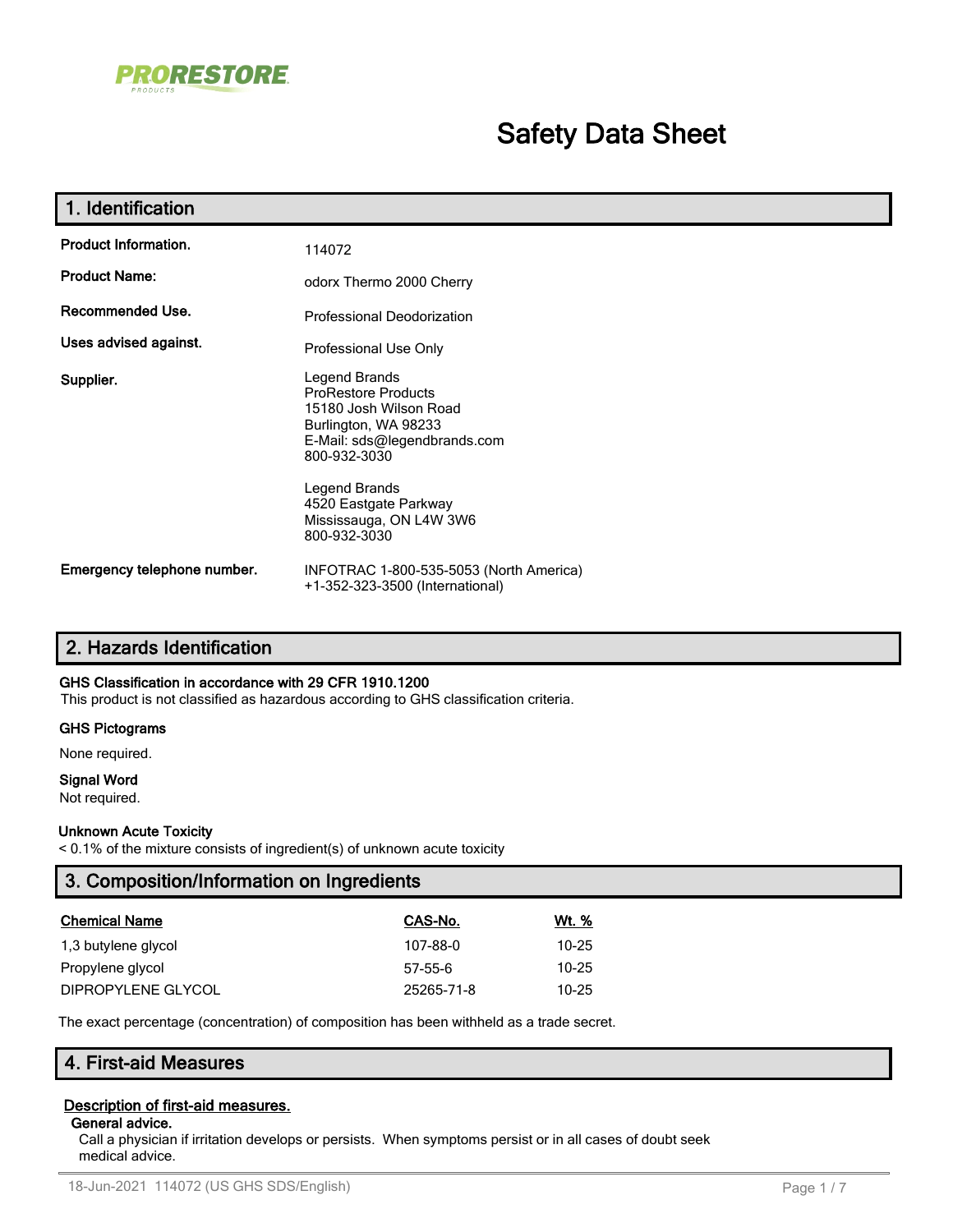#### **Inhalation.**

Move to fresh air.

#### **Skin contact.**

Wash off immediately with soap and plenty of water. Remove all contaminated clothes and shoes.

#### **Eye contact.**

Rinse thoroughly with plenty of water for at least 15 minutes and consult a physician. Remove contact lenses, if present.

#### **Ingestion.**

Do NOT induce vomiting. Never give anything by mouth to an unconscious person. Gently wipe or rinse the inside of the mouth with water.

#### **Symptoms.**

See Section 2.2, Label Elements and/or Section 11, Toxicological effects.

**Notes to physician.**

Treat symptomatically.

# **5. Fire-fighting Measures**

#### **Extinguishing media.**

#### **Suitable extinguishing media.**

Use extinguishing measures that are appropriate to local circumstances and the surrounding environment.

# **Extinguishing media which shall not be used for safety reasons.**

High volume water jet.

#### **Special hazards arising from the substance or mixture.**

No information available.

#### **Advice for firefighters.**

As in any fire, wear self-contained breathing apparatus pressure-demand, MSHA/NIOSH (approved or equivalent) and full protective gear.

# **6. Accidental Release Measures**

#### **Personal precautions, protective equipment and emergency procedures.**

#### **Personal precautions.**

Avoid contact with skin, eyes and clothing. Ensure adequate ventilation, especially in confined areas. Do not breathe vapors or spray mist.

## **Advice for emergency responders.**

Use personal protection recommended in Section 8.

#### **Environmental precautions.**

Prevent product from entering drains. See Section 12 for additional Ecological information.

# **Methods and materials for containment and cleaning up.**

# **Methods for Containment.**

Prevent further leakage or spillage if safe to do so. Pick up and transfer to properly labeled containers.

#### **Methods for cleaning up.**

Use personal protective equipment as required.

#### **Reference to other sections.**

See section 8 for more information.

#### **7. Handling and Storage**

#### **Conditions for safe storage, including any incompatibilities.**

#### **Advice on safe handling.**

Handle in accordance with good industrial hygiene and safety practice.

#### **Hygiene measures.**

See section 7 for more information.

#### **Storage Conditions.**

Keep containers tightly closed in a cool, well-ventilated place.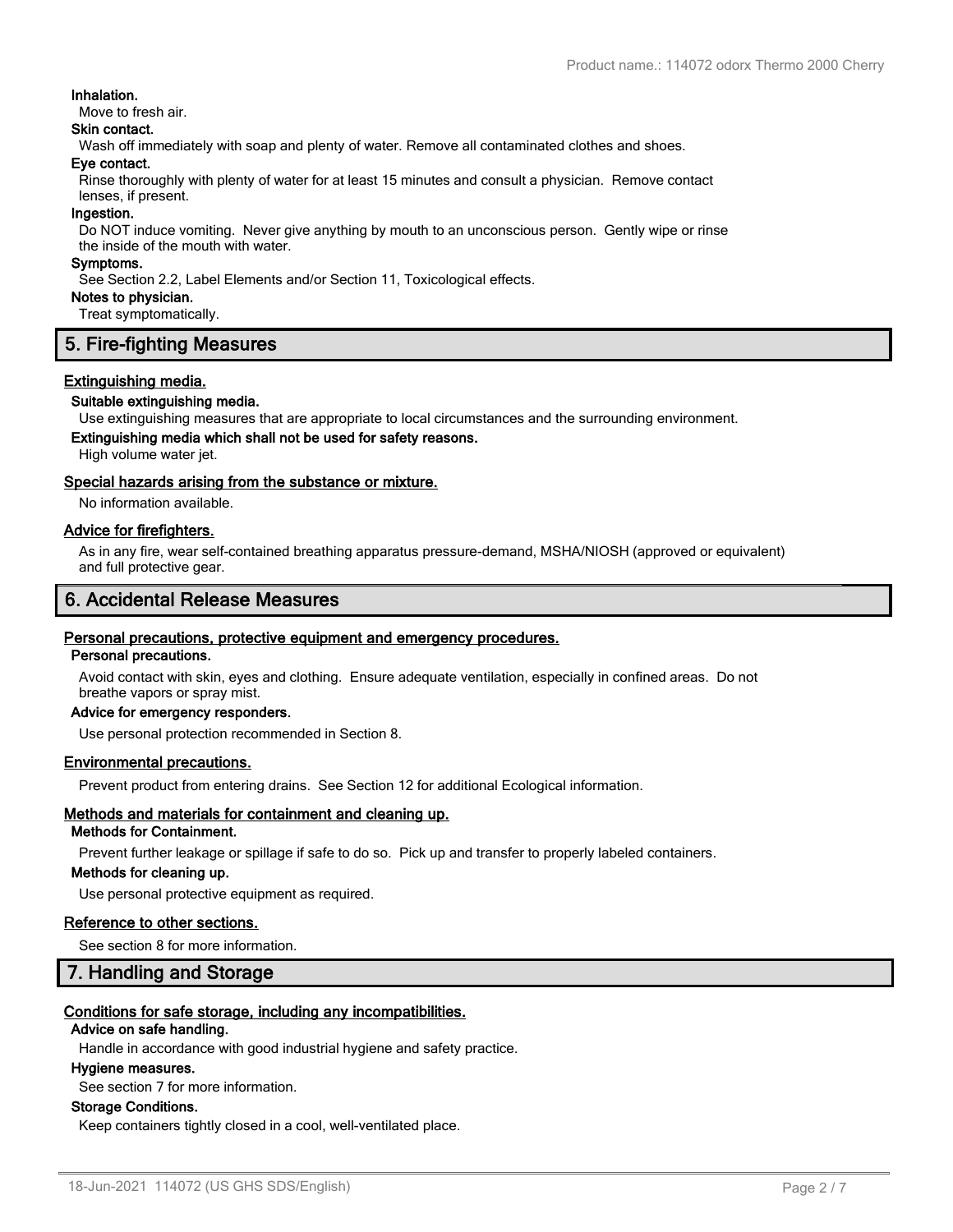# **8. Exposure Controls/Personal Protection**

#### **Ingredients with Occupational Exposure Limits Chemical Name ACGIH TLV-TWA ACGIH-TLV STEL OSHA PEL-TWA OSHA PEL-CEILING**

Contains no substances with occupational exposure limit values.

**TLV = Threshold Limit Value TWA = Time Weighted Average PEL = Permissible Exposure Limit STEL = Short-Term Exposure Limit N.E. = Not Established**

#### **Engineering Measures.**

Showers, eyewash stations, and ventilation systems.

#### **Personal protective equipment.**

#### **Eye/Face Protection.**

Safety glasses with side-shields.

#### **Skin and body protection.**

Wear suitable protective clothing.

#### **Respiratory protection.**

In case of insufficient ventilation wear suitable respiratory equipment.

# **9. Physical and chemical properties.**

#### **Information on basic physical and chemical properties.**

| <b>Physical state</b>                     | Liquid                   |
|-------------------------------------------|--------------------------|
| Appearance                                | transparent              |
| Color                                     | light yellow             |
| Odor                                      | Cherry                   |
| <b>Odor Threshold</b>                     | No Information           |
| pН                                        | 5.0 to $7.0$             |
| Melting/freezing point., °C (°F)          | No Information           |
| Flash Point., °C (°F)                     | 43 (109.40)              |
| Boiling point/boiling range., °C (°F)     | 100 - 324 (212 - 615.2)  |
| <b>Evaporation rate</b>                   | No Information Available |
| <b>Explosive properties.</b>              | No Information           |
| Vapor pressure.                           | No Information           |
| Vapor density.                            | No Information           |
| Specific Gravity. (g/cm <sup>3</sup> )    | 1.020                    |
| Water solubility.                         | Soluble in water         |
| Partition coefficient.                    | No Information           |
| Autoignition temperature., °C             | No Information           |
| Decomposition Temperature °C.             | No Information           |
| <b>Viscosity, kinematic.</b>              | No Information           |
| Other information.                        |                          |
| Volatile organic compounds (VOC) content. | 12.3 $g/L$               |
| Density, Ib/gal                           | No Information           |

# **10. Stability and Reactivity**

#### **Reactivity.**

Stable under normal conditions.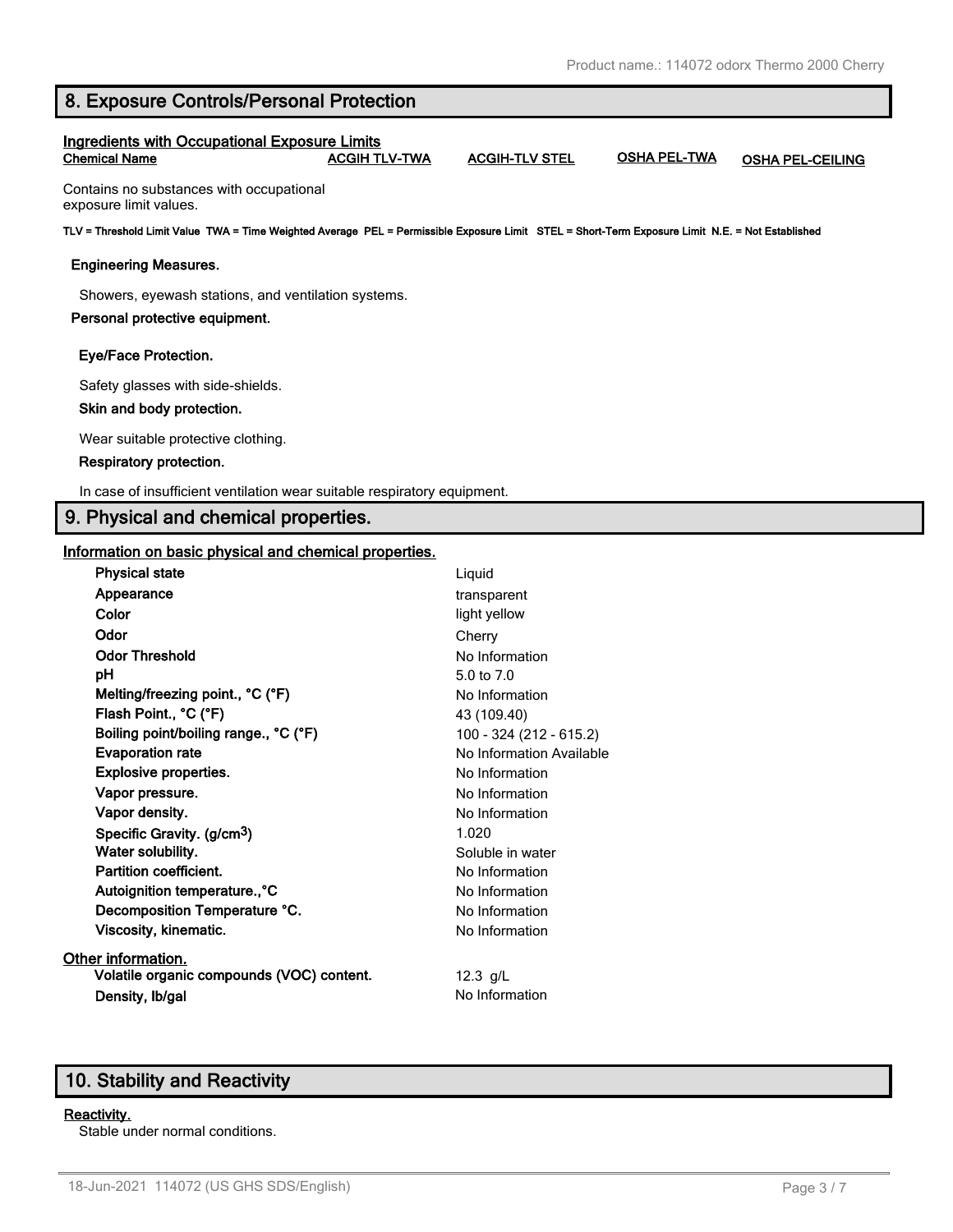#### **Chemical stability.**

Stable under recommended storage conditions.

#### **Possibility of hazardous reactions.**

None known based on information supplied.

#### **Conditions to Avoid.**

None known.

#### **Incompatible Materials.**

None known based on information supplied.

#### **Hazardous Decomposition Products.**

None known.

#### **11. Toxicological Information**

#### **Information on toxicological effects.**

#### **Acute toxicity.**

**Product Information**

No Information

#### **Component Information.**

#### **CAS-No. Chemical Name LD50 Oral LD50 Dermal LC50 Inhalation**

| 107-88-0 | 1,3 butylene |
|----------|--------------|
| 57-55-6  | Propylene gl |

N.I. = No Information

#### **Skin corrosion/irritation.**

No Information

#### **Eye damage/irritation.**

No Information

**Respiratory or skin sensitization.**

#### No Information

**Ingestion.**

No Information

# **Germ cell mutagenicity.**

No Information

# **Carcinogenicity.**

No Information

# **Reproductive toxicity.**

No Information

**Specific target organ systemic toxicity (single exposure).**

No Information

# **Specific target organ systemic toxicity (repeated exposure).**

#### No Information **Aspiration hazard.**

No Information

# **Primary Route(s) of Entry**

No Information

glycol 18610 mg/kg Rat N.I. N.I. glycol and the collection of 20000 mg/kg Rat 20800 mg/kg

Rabbit

N.I.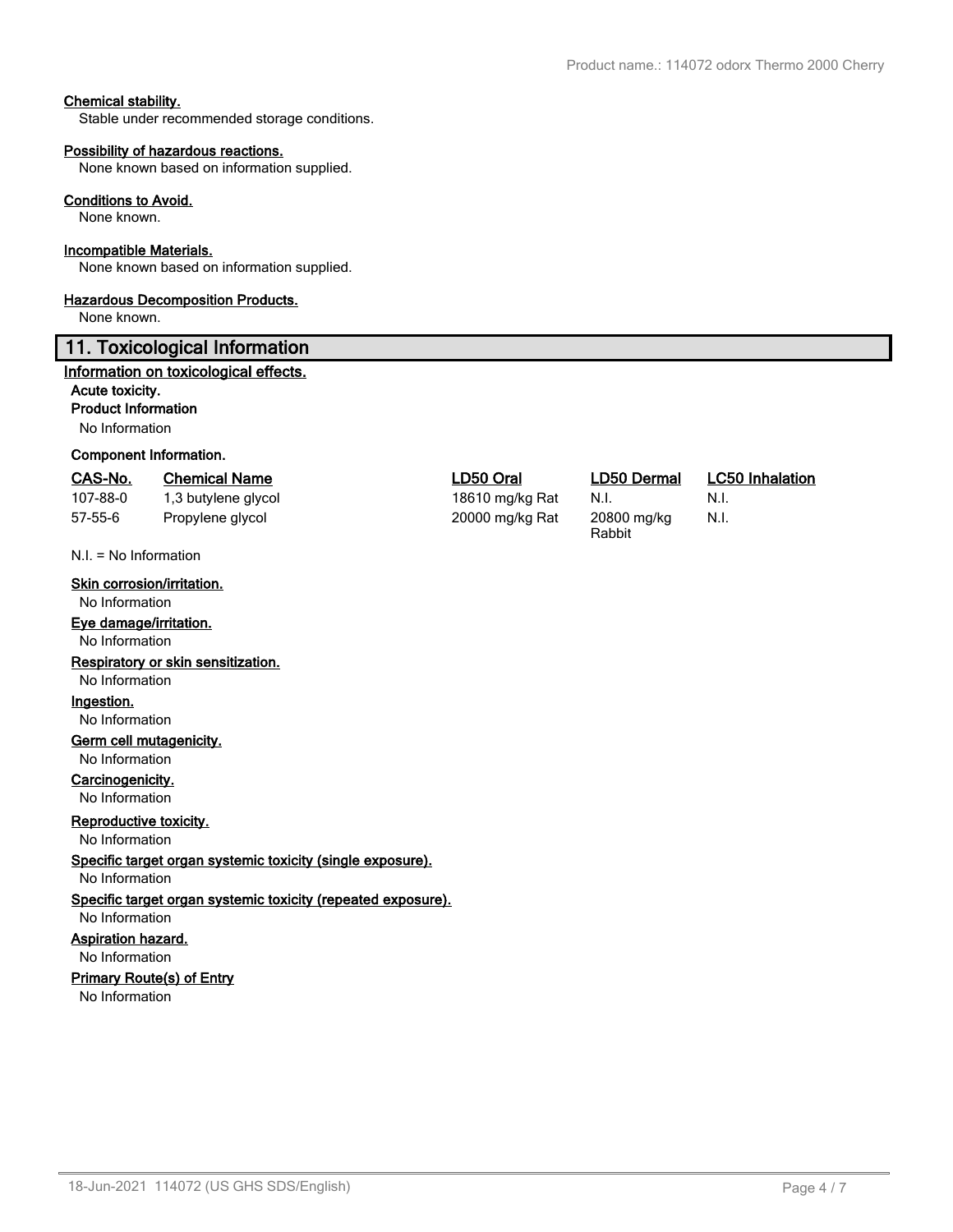# **12. Ecological Information**

# **Toxicity.**

27.00% of the mixture consists of ingredient(s) of unknown aquatic toxicity

# **Ecotoxicity effects.**

| Chemical Name    | <b>Toxicity to algae</b>      | Toxicity to fish               | Toxicity to daphnia and other<br>aquatic invertebrates |
|------------------|-------------------------------|--------------------------------|--------------------------------------------------------|
|                  |                               | LC50 96 h Oncorhynchus mykiss  |                                                        |
|                  |                               | 51600 mg/L, LC50 96 h          |                                                        |
| Propylene glycol | EC50 96 h Pseudokirchneriella | Oncorhynchus mykiss 41 - 47    | EC50 48 h Daphnia magna                                |
| $57-55-6$        | subcapitata 19000 mg/L        | mL/L, LC50 96 h Pimephales     | >1000 mg/L                                             |
|                  |                               | promelas 51400 mg/L, LC50 96 h |                                                        |
|                  |                               | Pimephales promelas 710 mg/L   |                                                        |

#### **Persistence and degradability.**

No data are available on the product itself.

#### **Bioaccumulative potential.**

Discharge into the environment must be avoided.

#### **Mobility in soil.**

No information

#### **Other adverse effects.**

No information

# **13. Disposal Considerations**

#### **Waste Disposal Guidance.**

Disposal should be in accordance with applicable regional, national and local laws and regulations.

# **14. Transport Information**

#### **DOT**

**Shipping Name:** not regulated

#### **IMDG**

**Proper Shipping Name:** not regulated

**IATA** No Information

# **15. Regulatory Information**

# **International Inventories:**

| TSCA                 | Complies |
|----------------------|----------|
| DSL                  | Complies |
| <b>DSL/NDSL</b>      | Complies |
| <b>EINECS/ELINCS</b> |          |
| <b>ENCS</b>          |          |
| <b>IECSC</b>         | Complies |
| <b>KECI</b>          | Complies |
| <b>PICCS</b>         | Complies |
| AICS                 | Complies |
| <b>NZIoC</b>         | Complies |
| TCSI                 |          |
|                      |          |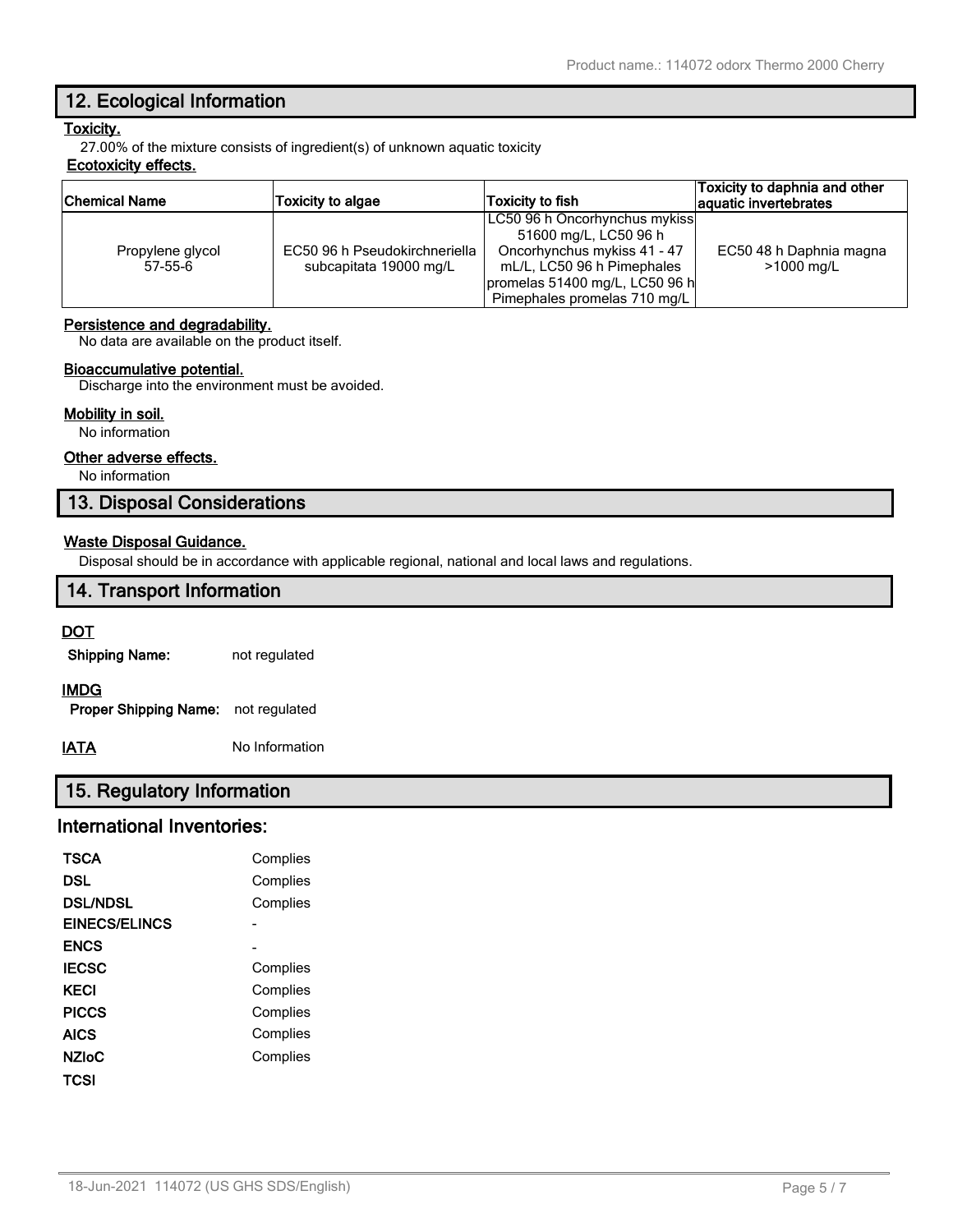| United States Toxic Substances Control Act Section 8(b) Inventory.                                |
|---------------------------------------------------------------------------------------------------|
| Canadian Domestic Substances List.                                                                |
| Canadian Domestic Substances List/Canadian Non-Domestic Substances List                           |
| European Inventory of Existing Chemical Substances/European List of Notified Chemical Substances. |
| Japan Existing and New Chemical Substances.                                                       |
| China Inventory of Existing Chemical Substances.                                                  |
| Korean Existing and Evaluated Chemical Substances.                                                |
| Philippines Inventory of Chemicals and Chemical Substances.                                       |
| Australian Inventory of Chemical Substances.                                                      |
| New Zealand Inventory of Chemicals.                                                               |
| <b>Taiwan Chemical Substance Inventory</b>                                                        |
|                                                                                                   |

# **U.S. Federal Regulations:**

# **SARA SECTION 313:**

This product does not contain any chemicals that are subject to the reporting requirements of SARA 313.

# **TOXIC SUBSTANCES CONTROL ACT 12(b):**

This product does not contain any chemicals that are subject to the reporting requirements of TSCA 12(b).

# **CALIFORNIA PROPOSITION 65 CARCINOGENS**

# WARNING

Warning: The following ingredients present in the product are known to the state of California to cause Cancer:.

| <b>Chemical Name</b> | CAS-No.       |
|----------------------|---------------|
| Ethylene oxide       | $75 - 21 - 8$ |

# **CALIFORNIA PROPOSITION 65 REPRODUCTIVE TOXINS**



Warning: The following ingredients present in the product are known to the state of California to cause birth defects, or other reproductive hazards.

**Chemical Name CAS-No.** Ethylene oxide 75-21-8